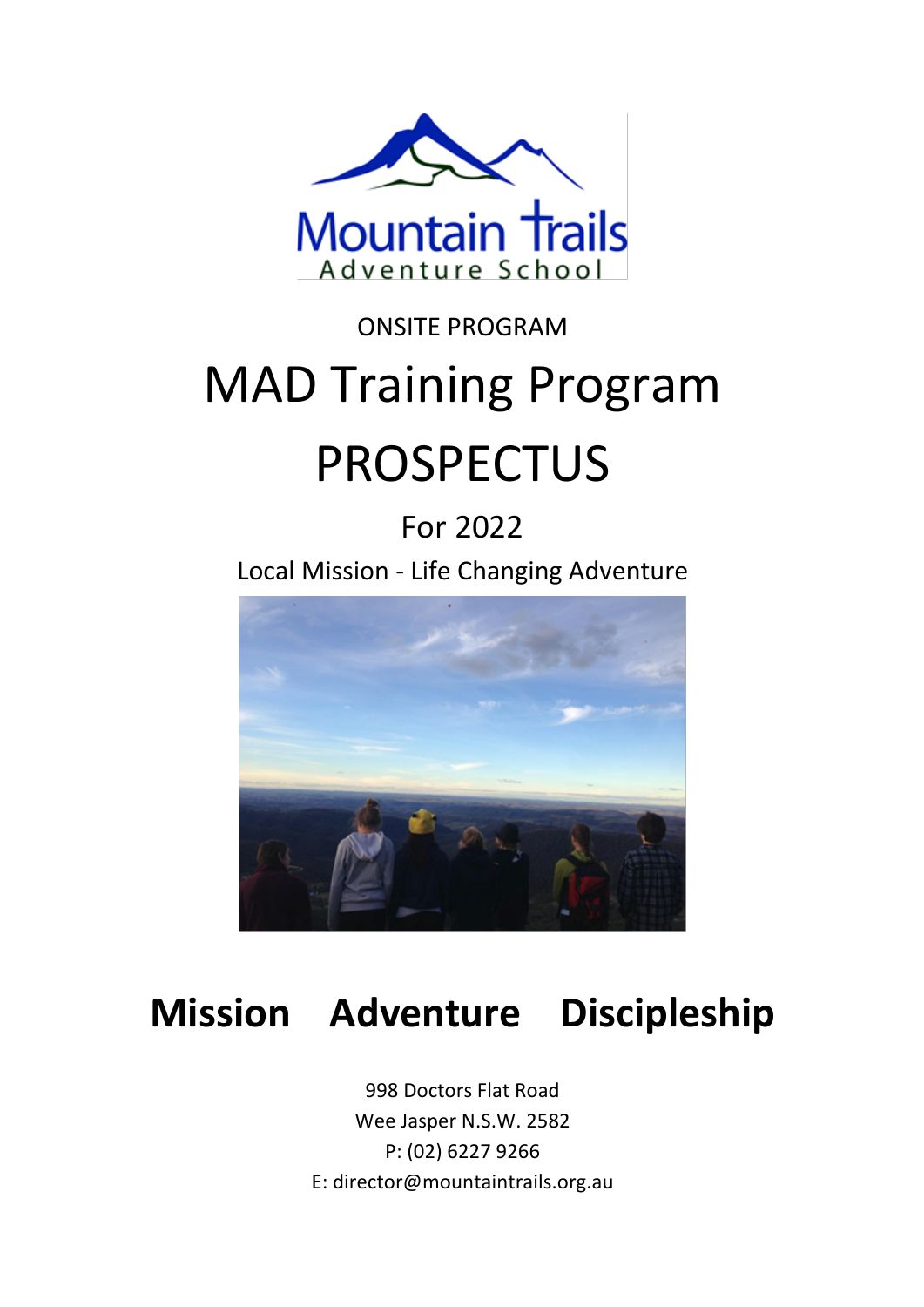## **What is Mountain Trails?**

Mountain Trails Adventure School is a Christian Mission which is committed to reaching people with the Message of Jesus Christ, and encouraging them to become His Followers, growing in Faith and Maturity.

Mountain Trails has three aims which are listed later in this prospectus, but can be summarised as:

- To ensure all participants hear the message of Jesus in a way that they can understand, despite the many subcultures of our society, and they are encouraged to respond. That this Message is communicated by the whole Mountain Trails Team, in words and actions.
- That participants are challenged by the wonder of the natural environment, as well as our outdoor activities and adventures, so they will learn by them, growing and developing physically, emotionally and spiritually into more confident and resilient people.
- To disciple and equip Christians to do mission, serving the Lord, especially in the context of Christian Camping Ministry. This involves training and experience, as well as supervised practical application of formal training.

Our MAD Training Program is one way we fulfil our third aim.

#### **It is all about MISSION, ADVENTURE and DISCIPLESHIP'**

Mountain Trails began in 1988 with school holiday camps, having the same three aims, and has grown from there.

It was initially a horse riding camp, but has grown to include-

- Horses and Trail Riding.
- Dirt and Mountain Bikes
- Abseiling and High Ropes.
- Adventure Caving.
- Canoeing and Swimming.
- Bushwalking and Journey based events.
- Archery and Whip-cracking.
- Campouts and Bushmanship.
- Plus Crafts, Sports and Games.

Mountain Trails remains a largely volunteer organisation, but as it has grown with the need to be compliant with regulations and have appropriate standards of professionalism, some members of the Team have had to be full time and some employed.

Mountain Trails is located on a beautiful 9,500 hectare site near Wee Jasper, N.S.W, at the northern end of the Brindabella Range. It is 50 minutes drive from Yass and an 85 minute drive from Canberra. A small portion of the road is gravel, which is maintained and suited to normal traffic. The property itself is largely a wilderness of mountains, creeks and gullies, interlaced with many trails providing access and extra safety.

Mountain Trails is a registered not-for-profit charity.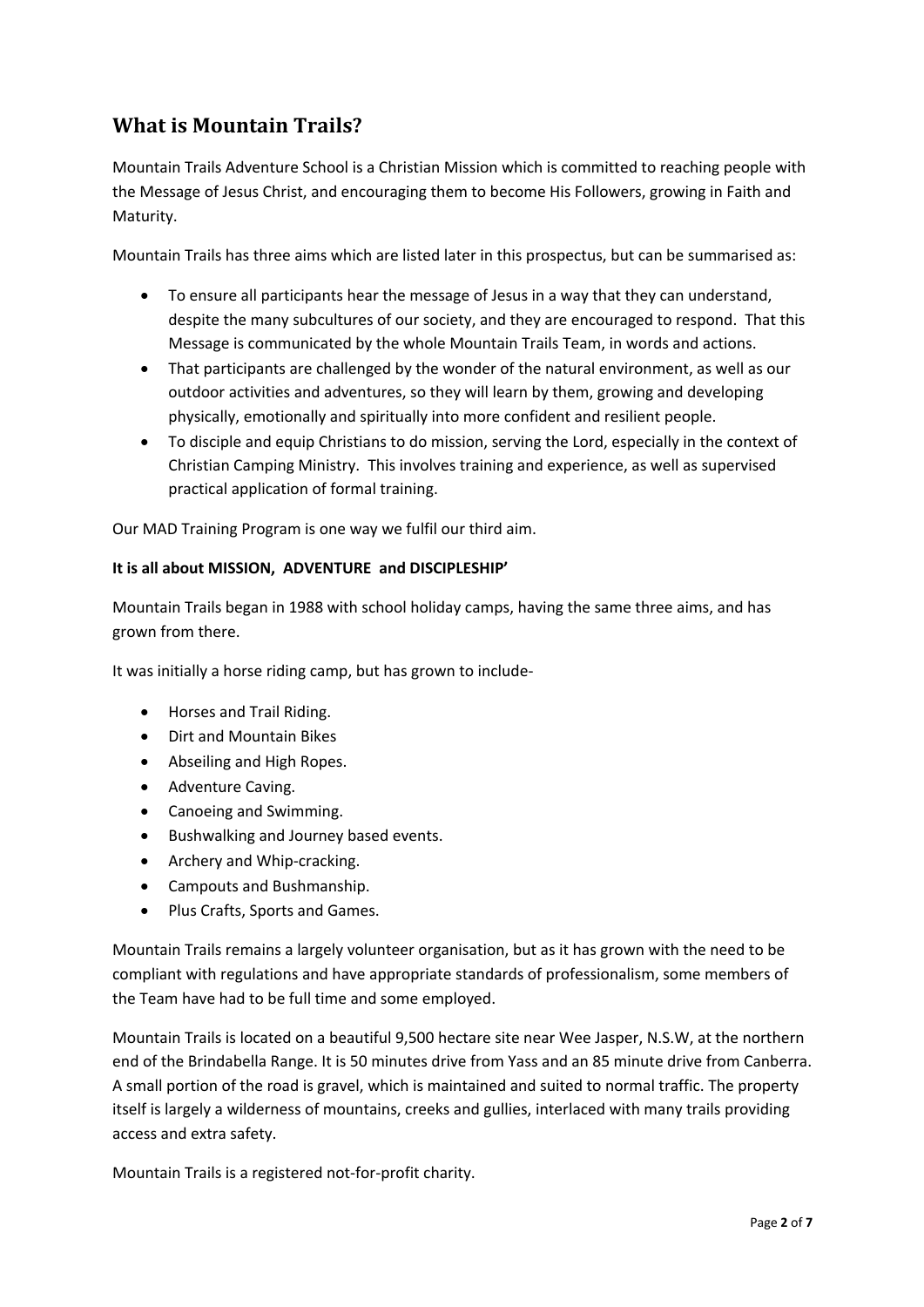### **Why a New MAD22 Program?**

As mentioned, Mountain Trails is a Christian Mission which seeks to fulfil its Aims through the challenges of the outdoors. These programs are largely delivered by a trained and experienced Team. While Mountain Trails charges for most of these activities it is well below commercial rates to enable our programs to be as affordable as possible.

Being on the MAD Program is a more structured way of being a Mountain Trails Team member, to help Mountain Trails deliver its programs, and receiving the training and experience this package provides for you to do mission with adventure, and for the rest of 2022 we have a New & Better package because Mountain Trails needs MAD people to be part of its Team, to do programs in School Holidays, on weekends and midweek.

The New MAD22 will be a full time onsite commitment for the remainder of 2022 which will involve

- 3 days a week of paid employment doing programs or the work associated with program delivery. This will be award permanent part time employment.
- 2 days a week of in house tuition & study involving
	- o Mission studies
	- o Biblical studies
	- o Practical camping skills
	- o Basic industry standards & requirements
- There will be a number of short courses to qualify in first aide, mental health first aide, bronze medallion, food handling & child protection.
- In this program there will be provision for paid leave, as well as a retreat time off site twice a year. As well, depending on numbers, a 'See Australia Tour' in the winter break.

This is a program designed to prepare for a life of Mission generally, Christian camping in particular, which is what the Lord calls us all to do.

It is designed to provide some paid employment, housing & board, while training & experience in the outdoors, with challenge & adventure.

It is also possible to commence a Certificate III in Outdoor Leadership conducted by a Registered Training Organisation, but this is a 12 month course & will depend on numbers.

To enter the program you will participate in a roster covering 20 days in a four week period. The roster will allocate roughly 60 per cent program work and 40 per cent training/study.

School holidays are currently our busiest time, when we need manpower the most. These times will normally be mandatory.

#### **Other Options**

Because of the nature of our activities and the support needed, life on our site involves Maintenance Work, Care of Livestock and Pasture Management. We also have a registered Commercial Kitchen.

There are always building projects on the go.

While most MAD participants are interested in Outdoor Activities, programs can be tailored around Maintenance, Farm Activities, or Cooking, Catering and Hospitality.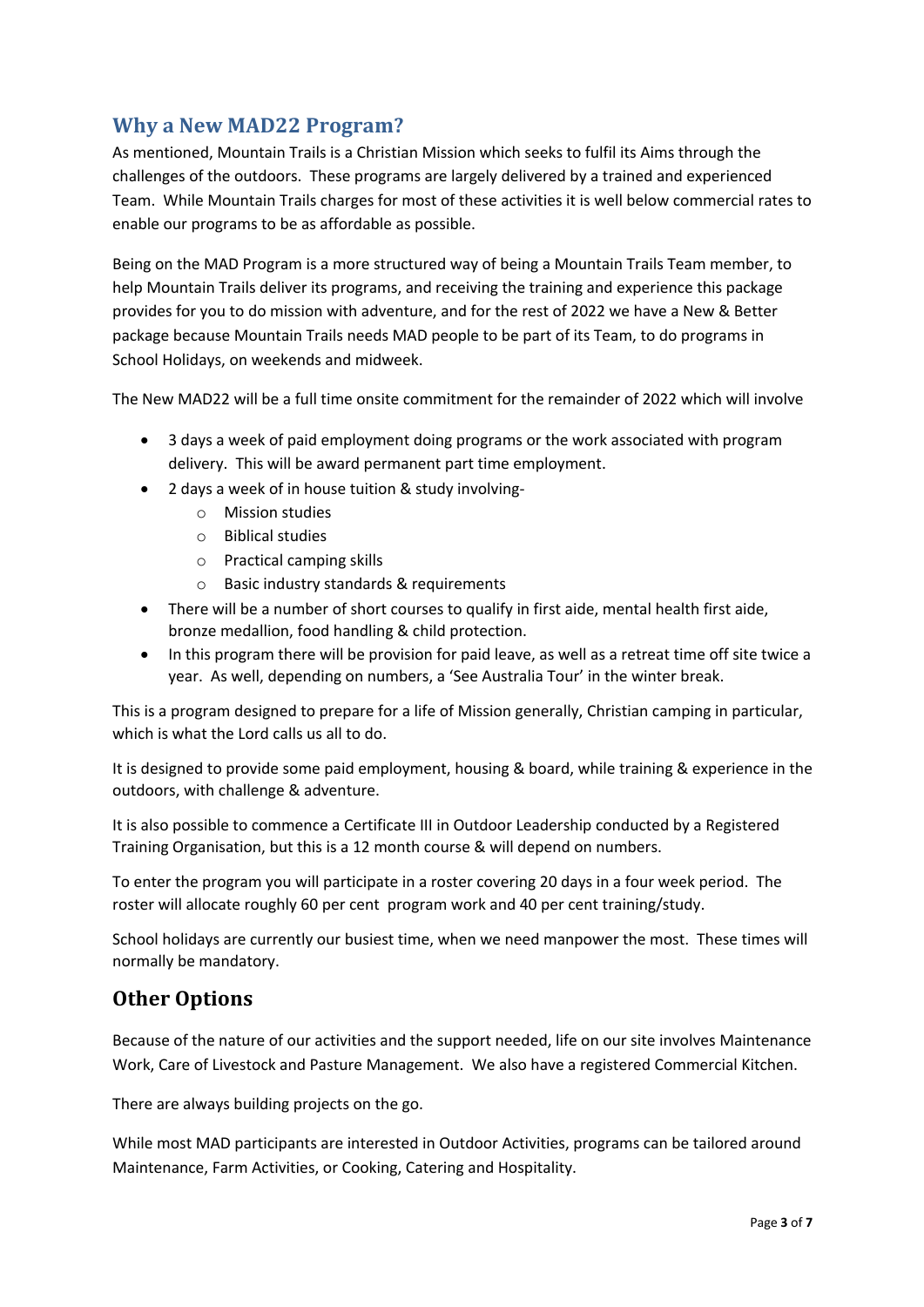### Life as a MAD participant

You will need to be onsite for your agreed rostered days.

We will provide you with accommodation and utilities and most meals onsite. This will entail group housing and sharing facilities. Community living is part of the training

Our days usually start with a devotional and prayer time.

- When you are on a day of program, you will assist with preparation and delivering the activity under supervision, in accordance with your previous experience & training. It is a hands on day. As well, there is always the packup and cleanup. This is all part of Camping Ministry. You will participate in the full range of things that make up a functioning ministry; the excitement of challenge and the mundane chores.
- When you are on a day with no program there is always planning and preparation to be done. There is stock to be managed, horses to be worked and fed, repairs to be made and the facilities to be maintained fresh and appealing.
- When you are on a study day you will be involved with group tuition, sometimes that will be outdoors and sometimes in the classroom. These will normally be on a Monday & Tuesday, program permitting. Sometimes you will be doing your own study & course requirements. Advice & help is always available.

We will also have regular meetings of our full Team, which MAD participants are encouraged to attend and be active participants. Team meetings are also part of our training.

There will also be group and individual meetings with MAD participants with supervisors to review progress and provide support.

#### **MAD Training Program- Requirements and Cost**

**Requirements:**

- A personal commitment to follow Jesus, and be a member of a local Christian church.
- Minimum 18 years of age as of the 1<sup>st</sup> June 2022, or have completed Year 12.
- Driver's licence and be able to/willing to learn to drive a manual car
- Participants are expected to provide their own activity specific clothing
- Laptop for study purposes including internet dongle or access to mobile phone data
- Be willing to cook, clean, work with kids, be a room leader, mow lawns and other communal chores
- Have a current NSW Working with Children Check and be willing to attend Child protection training
- A commitment to respect the policies, rules and expectations of Mountain Trails Adventure School, as well a commitment to respect the whole Mountain Trails Team of which you will be part.
- Be ready to learn, grow and contribute.
- Preferably, to have been a volunteer on a Mountain Trails program before applying.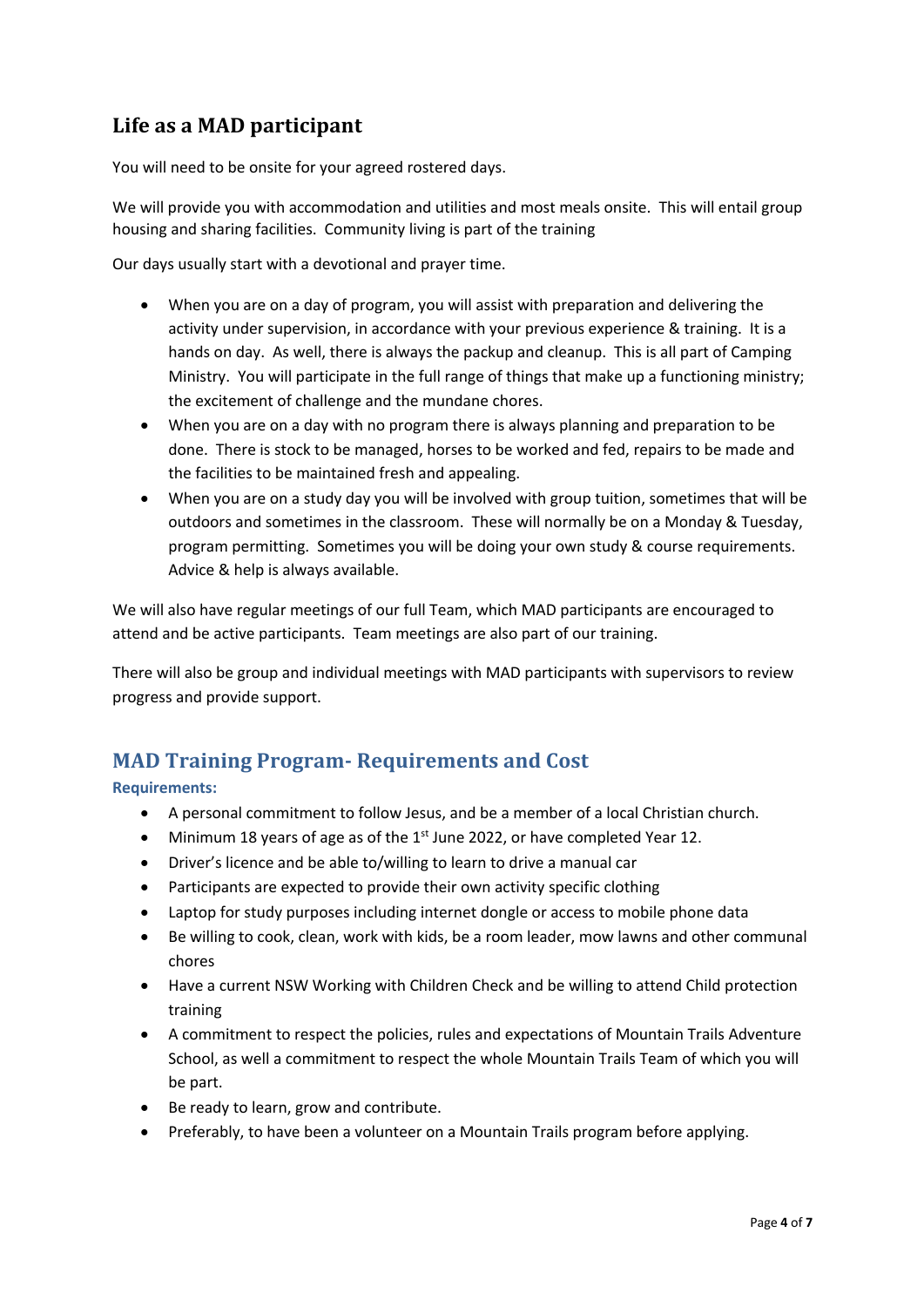To apply, call or email us to get a Ministry Team, as well as a MAD Training Program application form. You will need to complete both.

There may also be an opportunity to participate in a second year MAD Training Program option, for those who wish to continue to pursue training in Outdoor Christian Ministry.

### **Key Dates**

| Applications open  | $1st$ May 2022             |
|--------------------|----------------------------|
| Applications close | 30 <sup>th</sup> June 2022 |

MAD Training Program commences, hopefully, with intensive training Tuesday 14th June 2022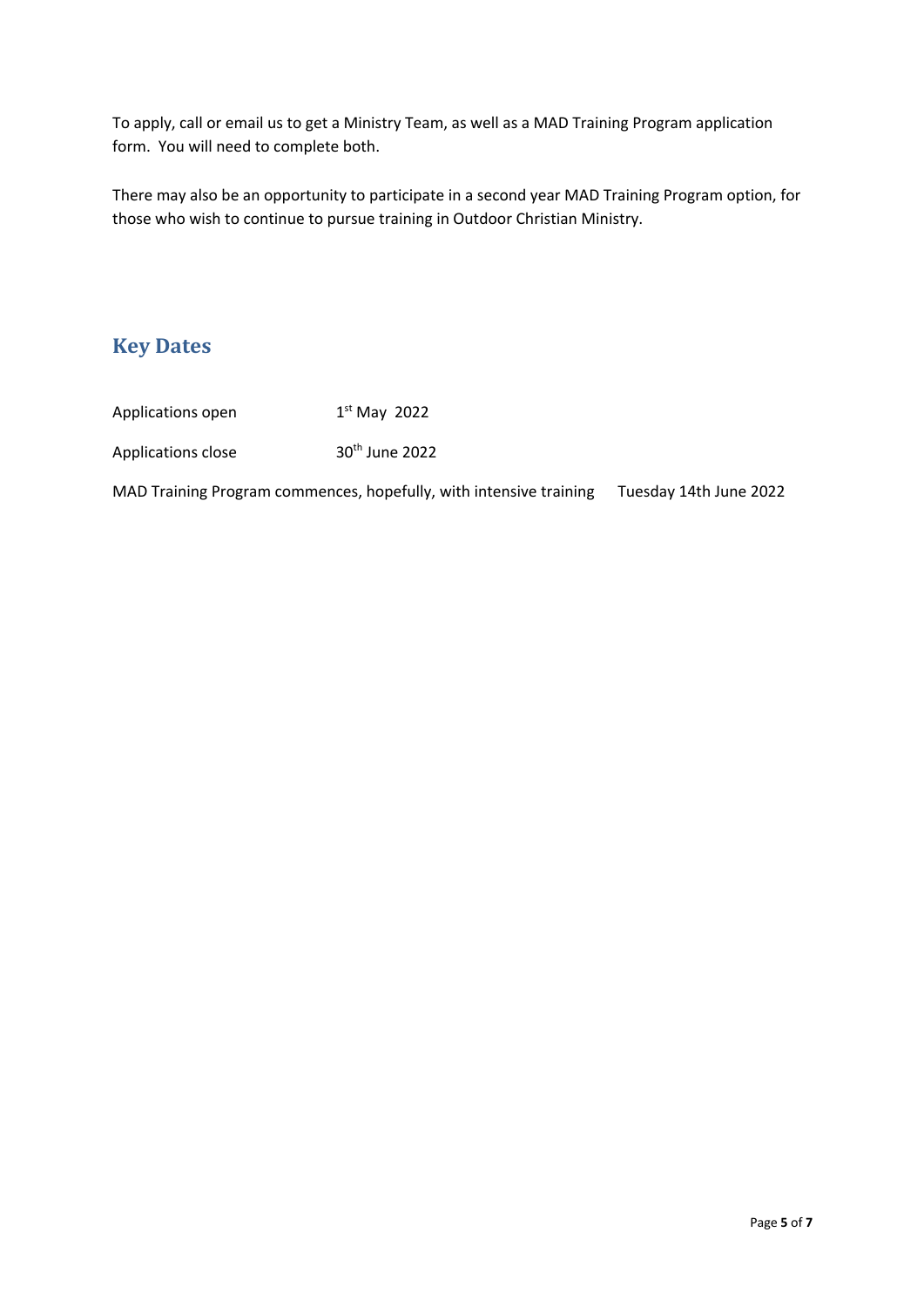#### **AIMS OF MOUNTAIN TRAILS**

The Aims of Mountain Trails are –

- That every camper hears the Gospel of Jesus Christ in a clear, precise and understandable way, and is encouraged to respond. That this Gospel be communicated by the words, lives and behaviour of the Christian staff.
- That each camper enjoys a full, safe and stimulating program that not only gives pleasure, but provides challenges for growth physically, mentally and spiritually. That this program be provided by competent staff who, out of love, will care for the campers' safety at all times.
- To give an avenue for Christian service to all staff and to provide an environment for them to develop positive attitudes and skills in-
	- ! ministry to campers physically, emotionally and spiritually,
	- **"** ministry to one another in the Body of Christ,
	- ! personal growth in physical skills, spiritual understanding and maturing as a Christian person.